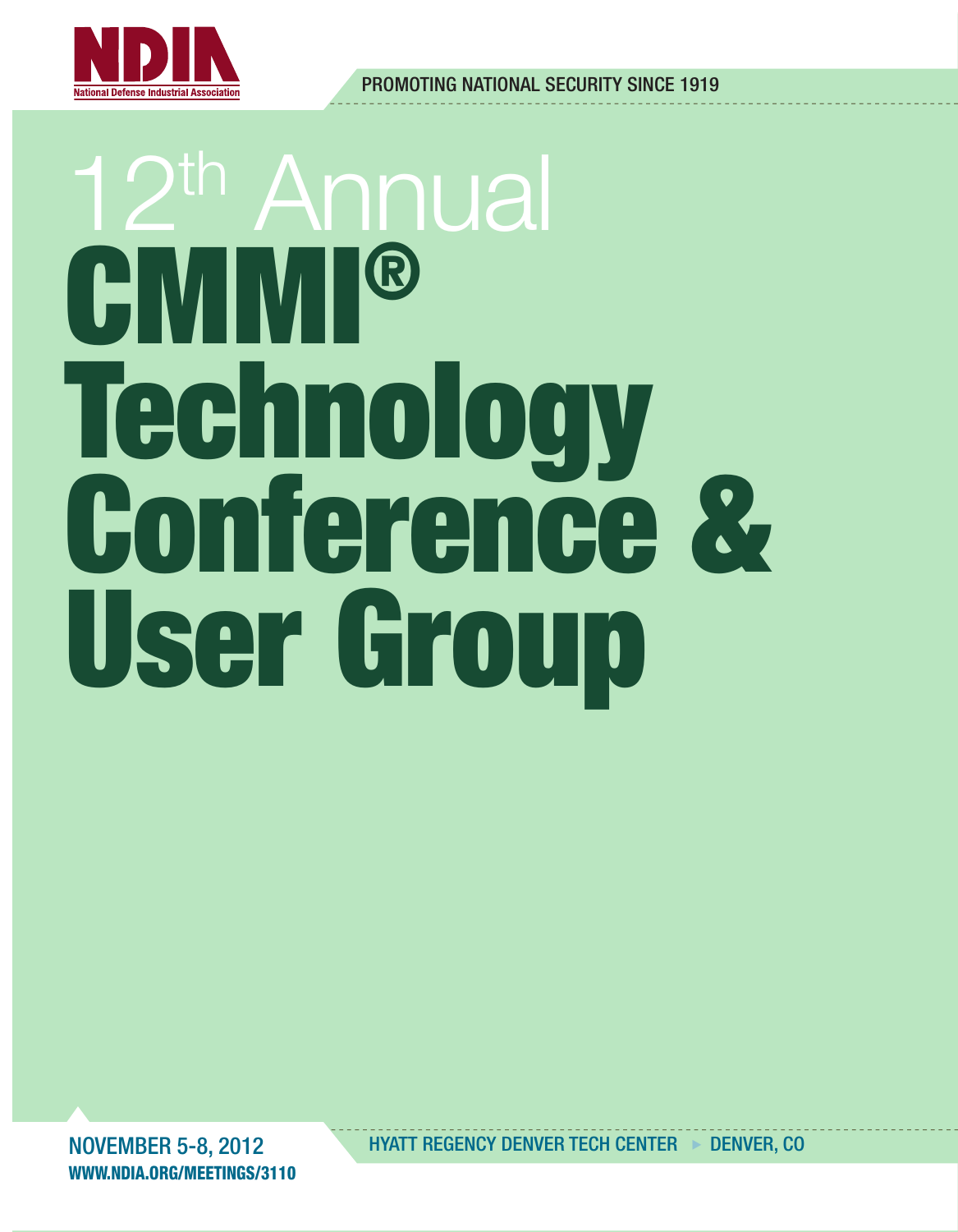### MONDAY, NOVEMBER 5, 2012

7:30 AM - 8:30 AM REGISTRATION & CONTINENTAL BREAKFAST - GRAND MESA FOYER



5:00 PM - 6:00 PM NETWORKING RECEPTION - ATRIUM ALL ATTENDEES ARE WELCOME

### TUESDAY, NOVEMBER 6, 2012

7:30 AM - 8:30 AM REGISTRATION & CONTINENTAL BREAKFAST - GRAND MESA FOYER 8:00 AM - 8:15 AM WELCOME AND OPENING REMARKS **Mr. Sam Campagna,** *Assistant Vice President*, *Operations*, *NDIA* 8:15 AM - 9:15 AM KEYNOTE **Mr. Kirk Botula,** *CMMI Institute* 9:15 AM - 10:00 AM FUTURE OF CMMI® **Mr. Rusty Young, Software Engineering Institute**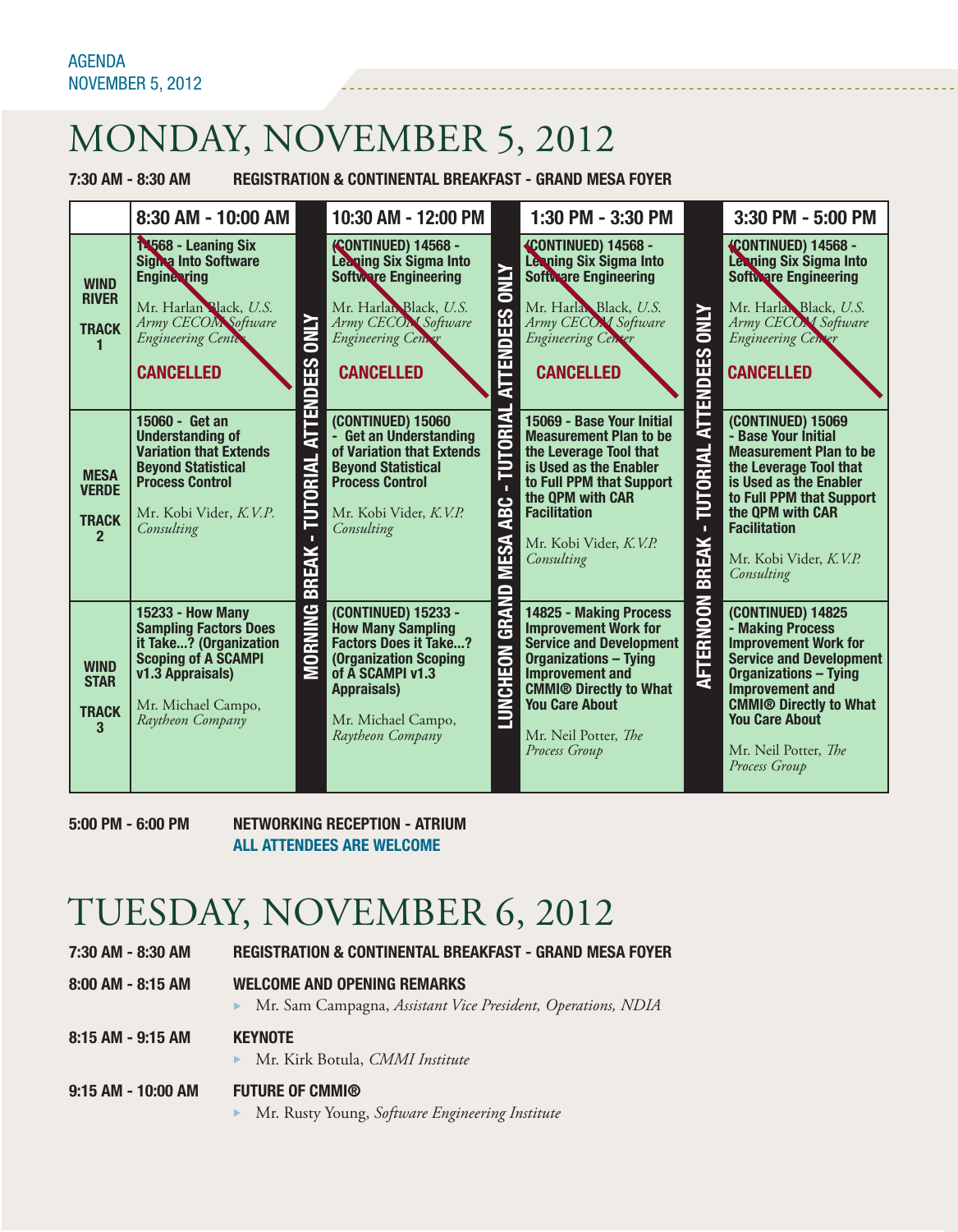|  | 10:00 AM - 10:30 PM |  | <b>MORNING BREAK - ATRIUM</b> |  |  |
|--|---------------------|--|-------------------------------|--|--|
|--|---------------------|--|-------------------------------|--|--|

### 10:30 AM - 12:00 PM PANEL: CHANGES, CHALLENGES, AND OPPORTUNITIES FOR TRANSITIONING THE SUPPORT OF CMMI

**Moderator:** Mr. Geoff Draper, *Harris Corporation*

### **Program Representatives of CMMI Institute and Software Engineering Institute:**

- ▶ Mr. Kirk Botula & Ms. Lisa Masciantonio, *CMMI Institute*
- **Mr. Rusty Young & Dr. Mike Konrad, Software Engineering Institute**

#### 12:00 PM - 1:30 PM LUNCHEON WITH SPEAKER

▶ Lt Gen Larry Farrell, USAF (Ret), *President & CEO, NDIA* 

#### 1:30 PM - 5:00 PM BREAKOUT SESSIONS

|                                                                            | <b>SESSION CHAIR</b>                                                   | 1:30 PM - 2:15 PM                                                                                                                                             | 2:15 PM - 3:00 PM                                                                                                                                                                       |
|----------------------------------------------------------------------------|------------------------------------------------------------------------|---------------------------------------------------------------------------------------------------------------------------------------------------------------|-----------------------------------------------------------------------------------------------------------------------------------------------------------------------------------------|
| <b>TRACK1</b><br><b>CMMI®&amp;</b><br><b>AGILE</b>                         | DR. MIKE KONRAD,<br><b>SOFTWARE</b><br><b>ENGINEERING</b>              | 14823 - Comparing Scrum And CMMI® - How<br><b>They Can Work Together</b><br>Mr. Neil Potter, The Process Group                                                | 15052 - Reconciling CMMI®-DEV Processes<br>with Agile Software Development<br>Mr. Richard Chipman, SAIC                                                                                 |
| <b>WIND RIVER</b>                                                          | <b>INSTITUTE</b>                                                       |                                                                                                                                                               |                                                                                                                                                                                         |
| <b>TRACK 2</b><br><b>PRACTICAL</b><br><b>GUIDANCE</b><br><b>MESA VERDE</b> | MR. GEOFF<br><b>DRAPER, HARRIS</b><br><b>CORPORATION</b>               | 15017 - A Guide for Implementing CMMI-<br><b>Compliant Measurement and Analysis</b><br>Dr. Rick Hefner, Northrop Grumman Corporation                          | 14578 - The Evolution of Process Asset<br><b>Libraries</b><br>Ms. Lynn Penn, Lockheed Martin Corporation                                                                                |
| <b>TRACK 3</b><br><b>HIGH</b><br><b>MATURITY</b><br><b>WIND STAR</b>       | <b>MR. STEVE HENRY,</b><br><b>NORTHROP</b><br><b>GRUMMAN</b>           | 15051 - Quantitative Model Olympics<br>Ms. Debra Smith, Raytheon Company                                                                                      | 14983 - No Surprises: A Case Study for<br><b>Using Statistical Process Control for Real-</b><br><b>Time Improvement</b><br>Mr. Craig Hale, Esterline Control Systems -<br><b>AVISTA</b> |
| <b>TRACK 4</b><br><b>APPRAISALS</b><br><b>HIGHLANDS</b>                    | MR. DAN BLAZER.<br><b>SAIC</b>                                         | 14800 - SCAMPI A v1.3 MDD Usage Profile<br>Mr. Michael Campo, Raytheon Company                                                                                | 15227 - Work Sampling<br>Mr. Rusty Young, Software Engineering<br>Institute                                                                                                             |
|                                                                            |                                                                        | <b>AFTERNOON BREAK - ATRIUM</b>                                                                                                                               |                                                                                                                                                                                         |
|                                                                            | <b>SESSION CHAIR</b>                                                   | 3:30 PM - 4:15 PM                                                                                                                                             | 4:15 PM - 5:00 PM                                                                                                                                                                       |
| <b>TRACK1</b><br><b>CMMI®&amp;</b><br><b>AGILE</b><br><b>WIND RIVER</b>    | DR. MIKE KONRAD,<br><b>SOFTWARE</b><br>ENGINEERING<br><b>INSTITUTE</b> | 15268 - CMMI® or Agile: Why Not Embrace Both!<br>Dr. Mike Konrad, Software Engineering Institute                                                              | 15045 - Agile Quality Management<br><b>Techniques</b><br>Mr. James Jamieson, Dynamics Research<br>Corporation                                                                           |
| <b>TRACK 2</b><br><b>PRACTICAL</b><br><b>GUIDANCE</b><br><b>MESA VERDE</b> | MR. GEOFF<br><b>DRAPER, HARRIS</b><br><b>CORPORATION</b>               | 14824 - Making Processes Really Simple and<br><b>Effective Using Lessons Learned from Surgical</b><br><b>Checklists</b><br>Mr. Neil Potter, The Process Group | 15076 - Understanding the Impact of Certain<br><b>Uncertain Event Using Bayesian Network</b><br>Mr. Kobi Vider, K.V.P Consulting                                                        |
| <b>TRACK3</b><br>HIGH<br><b>MATURITY</b><br><b>WIND STAR</b>               | <b>MR. STEVE HENRY,</b><br><b>NORTHROP</b><br><b>GRUMMAN</b>           |                                                                                                                                                               | 15105 - Achieving Higher Maturity<br><b>Capabilities and Levels - Focus On</b><br><b>Centralized SPC Group, Pros and Cons</b><br>Mr. Raymond Daves, The Boeing Company                  |
| <b>TRACK4</b><br>APPRAISALS<br><b>HIGHLANDS</b>                            | MR. DAN BLAZER,<br><b>SAIC</b>                                         | 14948 - Implementing the Managed Discovery<br>Approach - What Worked, What Didn't Work<br>Ms. Ella Abele, Northrop Grumman Corporation                        | 15018 - Why "Managed Discovery" is<br><b>Dangerous</b><br>Dr. Rick Hefner, Northrop Grumman<br>Corporation                                                                              |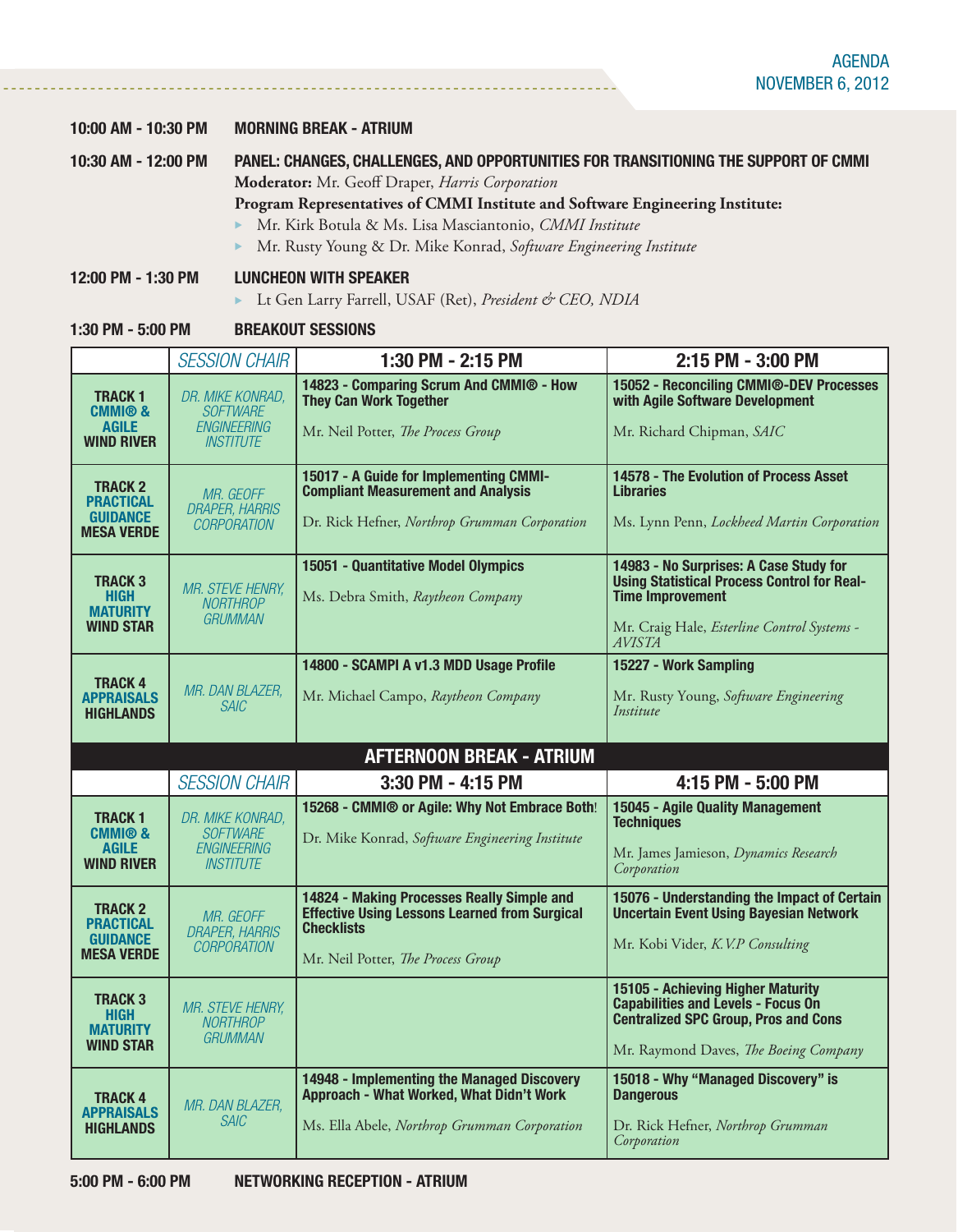### WEDNESDAY, NOVEMBER 7, 2012

7:30 AM - 8:30 AM REGISTRATION & CONTINENTAL BREAKFAST - GRAND MESA FOYER

8:30 AM - 12:00 PM BREAKOUT SESSIONS

|                                                                                | <b>SESSION CHAIR</b>                                                          | 8:30 AM - 9:15 AM                                                                                                                                                                                | 9:15 AM - 10:00 AM                                                                                                                                                                 |
|--------------------------------------------------------------------------------|-------------------------------------------------------------------------------|--------------------------------------------------------------------------------------------------------------------------------------------------------------------------------------------------|------------------------------------------------------------------------------------------------------------------------------------------------------------------------------------|
| <b>TRACK1</b><br><b>CMMI® &amp;</b><br><b>AGILE</b><br><b>WIND RIVER</b>       | DR. MIKE KONRAD,<br><b>SOFTWARE</b><br><b>ENGINEERING</b><br><b>INSTITUTE</b> | 14783 - A Funny Thing Happened on the Way<br>to the Mobile App Store: Agile Processes and<br>the Design and Development of Hybrid Mobile<br><b>Apps</b><br>Mr. Ronald Stauffer, Raytheon Company | 14923 - Agile by the Numbers<br>Mr. Donald Beckett, Quantitative Software<br>Management                                                                                            |
| <b>TRACK 2</b><br><b>PRACTICAL</b><br><b>GUIDANCE</b><br><b>MESA VERDE</b>     | MR. GEOFF<br>DRAPER, HARRIS<br><b>CORPORATION</b>                             | 15063 - Data Quality and Integrity<br>Mr. Kobi Vider, K.V.P. Consulting                                                                                                                          | 14570 - Return on Process (ROP™): Getting<br><b>Real Performance Results from Process</b><br><b>Improvement</b><br>Mr. Michael West, Natural SPI, Inc.                             |
| <b>TRACK 3</b><br><b>HIGH</b><br><b>MATURITY</b><br><b>WIND STAR</b>           | <b>MR. STEVE HENRY,</b><br><b>NORTHROP</b><br><b>GRUMMAN</b>                  | 15044 - High Maturity Evolution<br>Mr. Michael Campo, Raytheon Company;<br>Ms. Kathy Smith, Business Improvement<br>Consulting, LLC                                                              | 15077 - A Practical Planning Template for High<br><b>Maturity</b><br>Dr. Rick Hefner, Northrop Grumman<br>Corporation                                                              |
| <b>TRACK4</b><br><b>APPRAISALS</b><br><b>HIGHLANDS</b>                         | MR. DAN BLAZER,<br><b>SAIC</b>                                                | 15100 - OPTM, A Robust Tool For Process<br><b>Compliance</b><br>Mr. Forrest Callicutt, The Boeing Company                                                                                        |                                                                                                                                                                                    |
|                                                                                |                                                                               | <b>MORNING BREAK - ATRIUM</b>                                                                                                                                                                    |                                                                                                                                                                                    |
|                                                                                | <b>SESSION CHAIR</b>                                                          | 10:30 AM - 11:15 AM                                                                                                                                                                              | 11:15 AM - 12:00 PM                                                                                                                                                                |
| <b>TRACK1</b><br><b>MULTI-MODEL</b><br><b>IMPROVEMENT</b><br><b>WIND RIVER</b> | <b>MS. ANN ALDAPE,</b><br><b>BOEING COMPANY</b>                               |                                                                                                                                                                                                  | 15066 - Using the SCAMPI Method to lead<br><b>CMMI® Multi-Constellations with Additional</b><br><b>Standards Progress Check and Appraisal</b><br>Mr. Kobi Vider, K.V.P. Consulting |
| <b>TRACK 2</b><br>PRACTICAL<br><b>GUIDANCE</b><br><b>MESA VERDE</b>            | MR. GEOFF<br><b>DRAPER, HARRIS</b><br>CORPORATION                             | 15094 - Estimating the Cost of CMMI-Based<br><b>Improvement</b><br>Dr. Rick Hefner, Northrop Grumman<br>Corporation                                                                              | 14692 - Unique CMMI® Challenges for<br><b>Information Assurance Processes</b><br>Dr. Paul Nugent, General Dynamics Advanced<br><b>Information</b> Systems                          |
| <b>TRACK 3</b><br><b>SERVICES</b><br><b>WIND STAR</b>                          | MR. STEVE HENRY,<br><b>NORTHROP</b><br><b>GRUMMAN</b>                         | 15083 - CMMI® vs. Zombies: How CMMI®-<br><b>SVC Can Help in the Zombie Apocalypse</b><br>Mr. Bill Smith, Leading Edge Process Consultants                                                        | 15143 - Beyond Service or Product<br>Management: Using CMMI®-SVC and CMMI®-<br><b>DEV Together</b><br>Ms. Eileen Forrester, Software Engineering<br>Institute/CMU                  |
| <b>TRACK 4</b><br><b>APPRAISALS</b><br><b>HIGHLANDS</b>                        | MR. DAN BLAZER,<br><b>SAIC</b>                                                |                                                                                                                                                                                                  | 15024 - CMMI® SCAMPI Maintenance<br><b>Appraisals: SCAMPI M</b><br>Mr. Michael Campo, Raytheon Company                                                                             |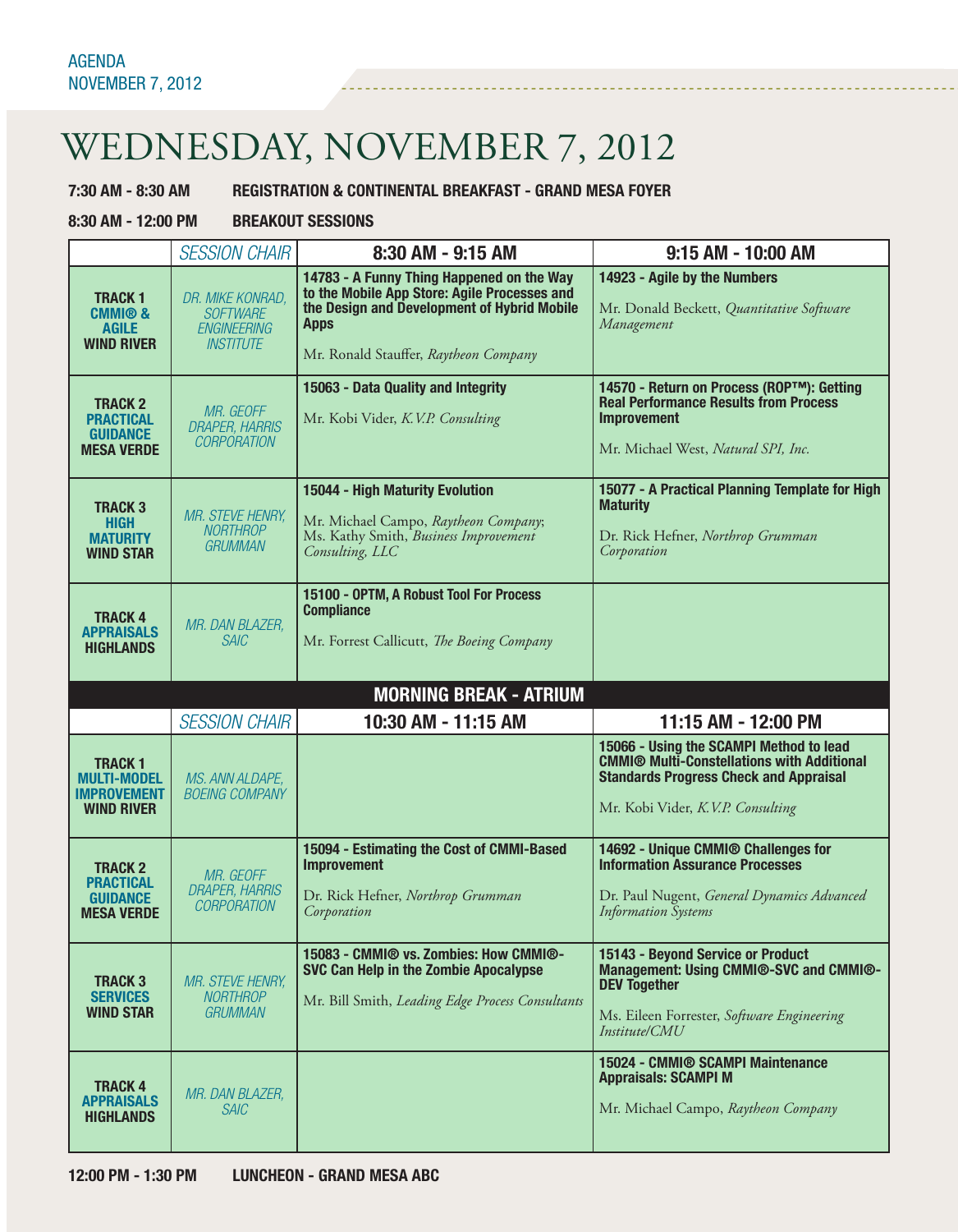------------------------------------

|                                                                                | <b>SESSION CHAIR</b>                                                          | 1:30 PM - 2:15 PM                                                                                                                                                                                                                                                                              | 2:15 PM - 3:00 PM                                                                                                                                                      |
|--------------------------------------------------------------------------------|-------------------------------------------------------------------------------|------------------------------------------------------------------------------------------------------------------------------------------------------------------------------------------------------------------------------------------------------------------------------------------------|------------------------------------------------------------------------------------------------------------------------------------------------------------------------|
| <b>TRACK1</b><br><b>MULTI-MODEL</b><br><b>IMPROVEMENT</b><br><b>WIND RIVER</b> | MS. ANN ALDAPE,<br><b>BOEING COMPANY</b>                                      | 14577 - Alignment of CMMI® for Acquisition,<br><b>CMMI® for Development and Agile Methods as</b><br><b>Potential Favorable Contributors to the Rapid</b><br><b>Acquisition of IT Systems in Support of Public</b><br><b>Law 111</b><br>Dr. Kenneth Nidiffer, Software Engineering<br>Institute | 15226 - Data Management Maturity Model<br>Mr. Rusty Young, Software Engineering Institute                                                                              |
| <b>TRACK 2</b><br><b>PRACTICAL</b><br><b>GUIDANCE</b><br><b>MESA VERDE</b>     | MR. GEOFF<br><b>DRAPER, HARRIS</b><br><b>CORPORATION</b>                      | 15029 - CMMI for Executives<br><b>NDIA CMMI Working Group</b>                                                                                                                                                                                                                                  |                                                                                                                                                                        |
| <b>TRACK 3</b><br><b>SERVICES</b><br><b>WIND STAR</b>                          | <b>MR. KERRY</b><br><i>TRUJILLO,</i><br><b>RAYTHEON</b>                       | 14822 - A Real-life Example of Appraising and<br><b>Interpreting CMMI-Services Maturity Level 2</b><br>Mr. Neil Potter, The Process Group                                                                                                                                                      | 15108 - We're Using Both CMMI®-DEV and<br><b>CMMI®-SVC. How Do We Scope an Appraisal?</b><br>Mr. Sam Fogle, ACE Guides                                                 |
| <b>TRACK 4</b><br><b>APPRAISALS</b><br><b>HIGHLANDS</b>                        | MR. MIKE CAMPO,<br><b>RAYTHEON</b><br><b>COMPANY</b>                          | 15099 - Panel: Tips for Improving the<br><b>Effectiveness and Efficiency of SCAMPI</b><br><b>Appraisals</b><br>Dr. Rick Hefner, Northrop Grumman<br>Corporation                                                                                                                                | (CONTINUED) 15099 - Tips for Improving<br>the Effectiveness and Efficiency of SCAMPI<br><b>Appraisals</b><br>Dr. Rick Hefner, Northrop Grumman<br>Corporation          |
|                                                                                |                                                                               | <b>AFTERNOON BREAK - ATRIUM</b>                                                                                                                                                                                                                                                                |                                                                                                                                                                        |
|                                                                                | <b>SESSION CHAIR</b>                                                          | 3:30 PM - 4:15 PM                                                                                                                                                                                                                                                                              | 4:15 PM - 5:00 PM                                                                                                                                                      |
| <b>TRACK1</b><br><b>MULTI-MODEL</b><br><b>IMPROVEMENT</b><br><b>WIND RIVER</b> | MS. ANN ALDAPE,<br><b>BOEING COMPANY</b>                                      | 14589 - Panel: Applying CERT-RMM Users<br><b>Group Workshop Experiences</b><br>Ms. Julia Allen, Carnegie Mellon University                                                                                                                                                                     | (CONTINUED) 14589 - Applying CERT-RMM<br><b>Users Group Workshop Experiences</b><br>Ms. Julia Allen, Carnegie Mellon University                                        |
| <b>TRACK 2</b><br><b>PRACTICAL</b><br><b>GUIDANCE</b><br><b>MESA VERDE</b>     | MR. RUSTY YOUNG,<br><b>SOFTWARE</b><br><b>ENGINEERING</b><br><b>INSTITUTE</b> | 15059 - Understanding the Systems Engineering<br><b>Side of CMMI®</b><br>Mr. Kobi Vider, K.V.P. Consulting                                                                                                                                                                                     | 15043 - Building a Business Case for Systems<br>Engineering - The Results of the 2012 SE<br><b>Effectiveness Study</b><br>Mr. Geoff Draper, Harris Corporation         |
| <b>TRACK 3</b><br><b>SERVICES</b><br><b>WIND STAR</b>                          | MR. KERRY<br>TRUJILLO,<br><b>RAYTHEON</b>                                     | 15109 - Is Decision Analysis and Resolution<br>(DAR) Intended Only for Grand Decisions or is<br>it for Everyday Use? Let's Use DAR to Decide!<br>Mr. Sam Fogle, ACE Guides                                                                                                                     | 14984 - Cure Your Team's Process<br><b>Improvement Fatigue and Boost Their</b><br><b>Effectiveness</b><br>Mr. Craig Hale, Esterline Control Systems -<br><b>AVISTA</b> |
| <b>TRACK 4</b><br><b>APPRAISALS</b><br><b>HIGHLANDS</b>                        | MR. MIKE CAMPO,<br>RAYTHEON<br><b>COMPANY</b>                                 | 15026 - Reducing Costs through SCAMPI Delta<br><b>Appraisals</b><br><b>NDIA CMMI Working Group</b>                                                                                                                                                                                             | 15016 - Refocusing Appraisals on Achieving<br>and Sustaining Improvement<br>Dr. Rick Hefner, Northrop Grumman<br>Corporation                                           |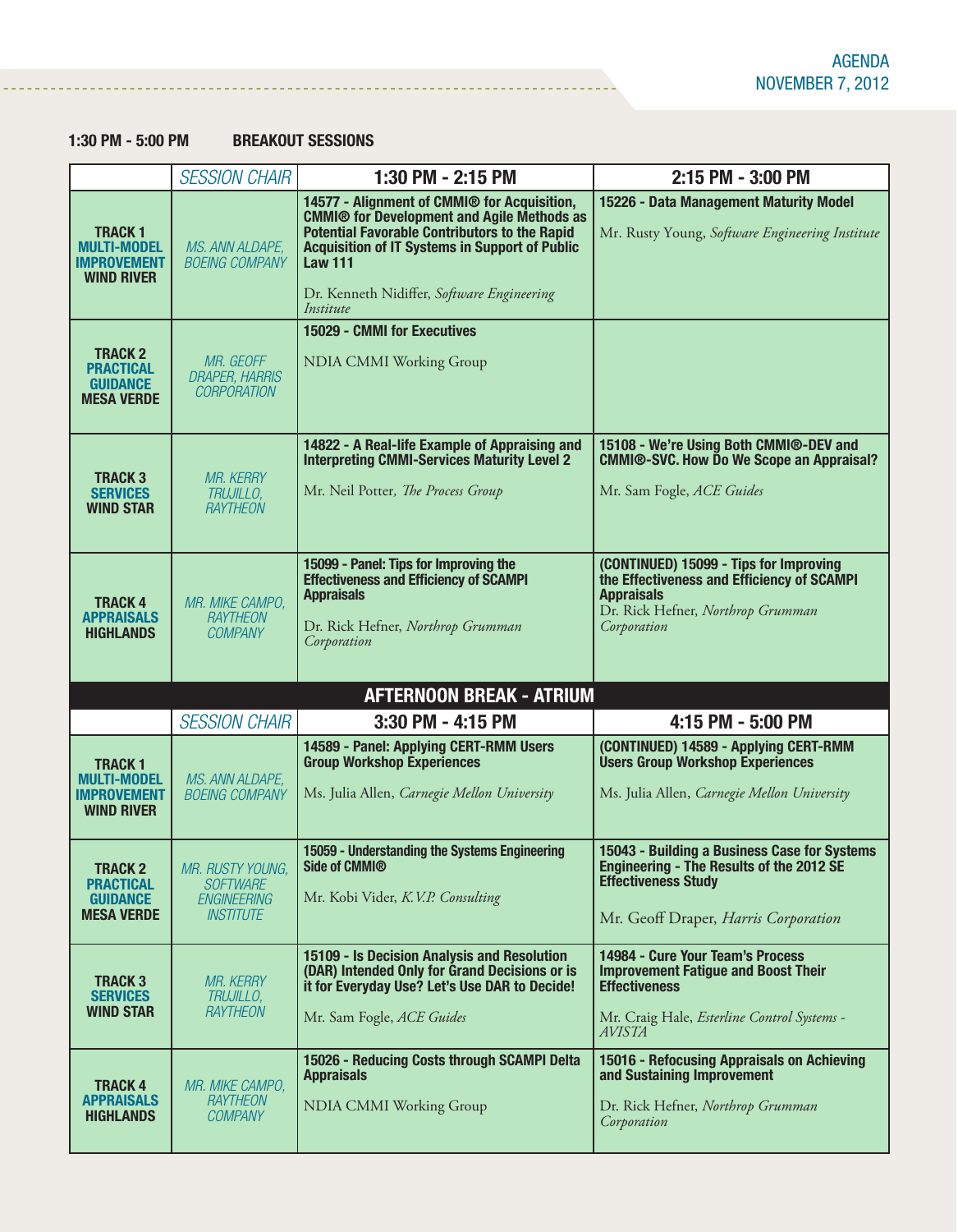### THURSDAY, NOVEMBER 8, 2012

7:30 AM - 8:30 AM REGISTRATION & CONTINENTAL BREAKFAST - ATRIUM

8:30 AM - 10:00 AM PLENARY SESSION - MESA VERDE

#### WORKSHOP & FEEDBACK

Cost-Effective Approaches for CMMI® Implementation and Appraisals

**Moderator**: Mr. Dan Blazer, SAIC

#### **Panelists:**

- **Mr. Michael Campo, Raytheon Company**
- *P. Dr. Rick Hefner, Northrop Grumman Corporation*
- **Ms. Lynn Penn, Lockheed Martin Corporation**
- **Ms. Ann Aldape,** *The Boeing Company*

### 10:00 AM - 10:30 AM MORNING BREAK - ATRIUM

### 10:30 AM - 12:00 PM BREAKOUT SESSIONS

|                                                                                                 | <b>SESSION CHAIR</b>                                                          | 10:30 AM - 11:15 AM                                                                                                                    | 11:15 AM - 12:00 PM                                                                                              |
|-------------------------------------------------------------------------------------------------|-------------------------------------------------------------------------------|----------------------------------------------------------------------------------------------------------------------------------------|------------------------------------------------------------------------------------------------------------------|
| <b>TRACK1</b><br><b>MULTI-MODEL</b><br><b>IMPROVEMENT</b><br><b>WIND RIVER</b>                  | MS. ANN ALDAPE,<br><b>BOEING COMPANY</b>                                      | 14680 - Using the Equity in AS9100C to<br>Implement CMMI®-DEV v1.3 Maturity Level 3<br>Dr. Mary Anne Herndon, Transdyne<br>Corporation |                                                                                                                  |
| <b>TRACK 2</b><br><b>PRACTICAL</b><br><b>GUIDANCE</b><br><b>MESA VERDE</b>                      | MR. RUSTY YOUNG,<br><b>SOFTWARE</b><br><b>ENGINEERING</b><br><b>INSTITUTE</b> | 14702 - CMMI® Compliant Systems/Software<br><b>Configuration Management</b><br>Mr. Al Florence, MITRE Corporation                      | 14700 - CMMI® Compliant Independent<br><b>Verification and Validation</b><br>Mr. Al Florence, MITRE Corporation  |
| <b>TRACK3</b><br><b>CMMI® &amp;</b><br><b>PROCESS</b><br><b>IMPROVEMENT</b><br><b>WIND STAR</b> | <b>MR. KERRY</b><br>TRUJILLO.<br><b>RAYTHEON</b>                              | 15053 - The Effects of Software Process<br><b>Maturity on Software Development Effort</b><br>Mr. Kobi Vider, K.V.P. Consulting         | 14946 - eXecution+: Affordable, Effective<br><b>Organizational Change</b><br>Mr. Charles Adams, Raytheon Company |
| <b>TRACK4</b><br><b>APPRAISALS</b><br><b>HIGHLANDS</b>                                          | MR. MIKE CAMPO,<br>RAYTHEON<br><b>COMPANY</b>                                 | 15015 - Becoming a Highly Effective Appraiser<br>Dr. Rick Hefner, Northrop Grumman<br>Corporation                                      | 14586 - Leveling: In Lieu of a Mind Meld<br>Ms. Courtney Walsh, Raytheon Missile Systems                         |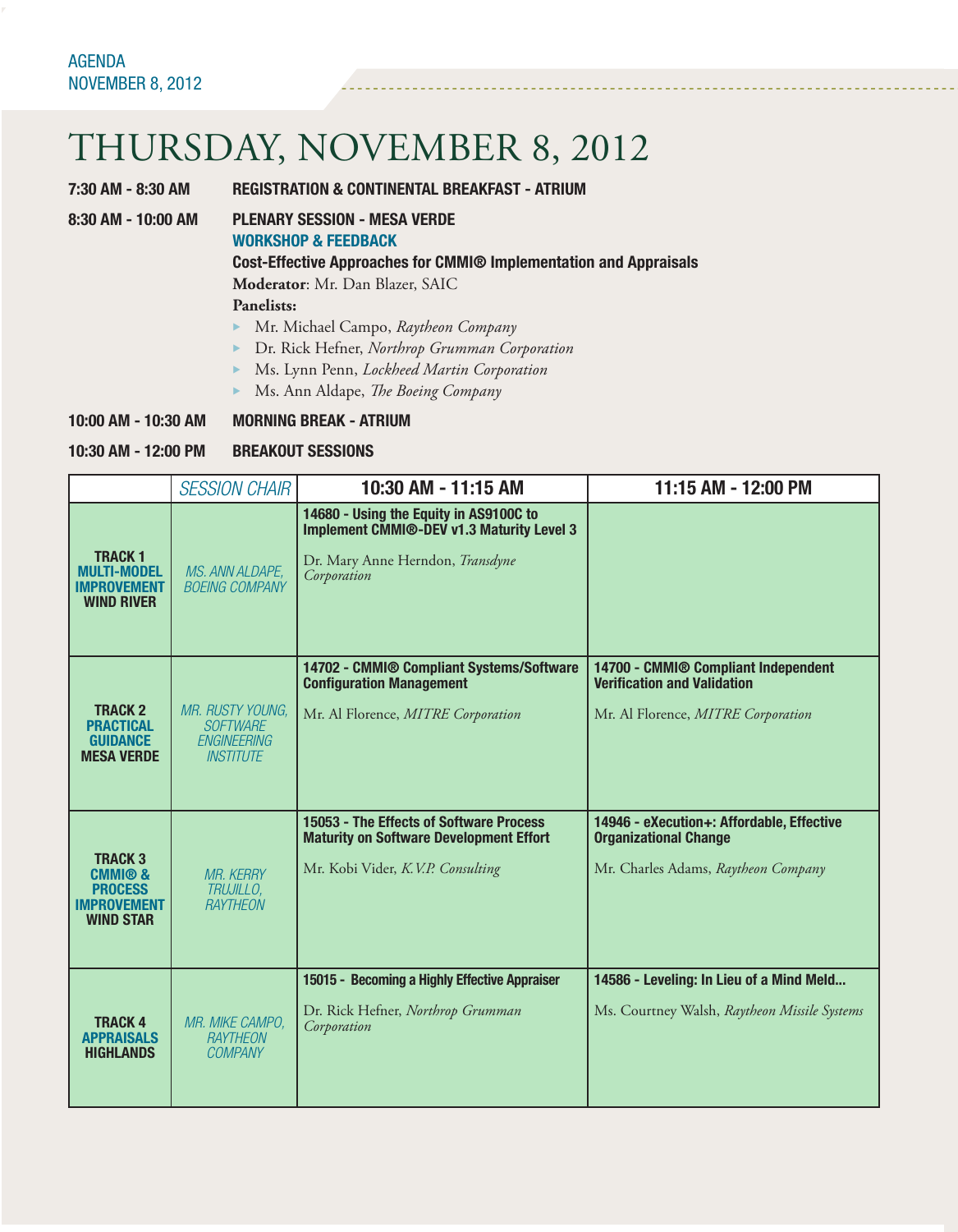| <b>Abstract</b><br>ID | <b>Abstract Title</b>                                                                                       | <b>Secondary Authors</b>                                                   |
|-----------------------|-------------------------------------------------------------------------------------------------------------|----------------------------------------------------------------------------|
| 14578                 | The Evolution of Process Asset Libraries                                                                    | Ms. Dorna Witkowski                                                        |
| 14586                 | Leveling: In lieu of a mind meld                                                                            | Mr. Mark Marsh                                                             |
| 14589                 | Applying CERT-RMM Users Group Workshop Experiences                                                          | Ms. Lynn Penn                                                              |
| 14680                 | Using the Equity in AS9100C to Implement CMMI-DEV v1.3 Maturity<br>Level 3                                  | Sandra Salars                                                              |
| 14948                 | Implementing the Managed Discovery Approach - What Worked, What<br>Didn't Work                              | Mr. Gary Norausky                                                          |
| 15043                 | Building a Business Case for Systems Engineering - the results of the<br>2012 SE Effectiveness Study        | Mr. Geoff Draper                                                           |
| 15044                 | <b>High Maturity Evolution</b>                                                                              | Michael Campo, Kathy Smith                                                 |
| 15045                 | <b>Agile Quality Management Techniques</b>                                                                  | Mr. M. Hosein Fallah                                                       |
| 15051                 | <b>Quantitative Model Olympics</b>                                                                          | Mr. Joseph Trujillo                                                        |
| 15077                 | A Practical Planning Template for High Maturity                                                             | <b>Tom Fosness</b>                                                         |
| 15099                 | Tips for Improving the Effectiveness and Efficiency of SCAMPI<br><b>Appraisals</b>                          | Pat O'Toole, John Ryskowski, Ralph Williams                                |
| 15100                 | <b>OPTM, A Robust Tool For Process Compliance</b>                                                           | Mr. Bob Ferguson, Ms. Christy Rainey, Ms. Cheryl<br>Ray, Ms. Teresa Walker |
| 15105                 | Achieving Higher Maturity Capabilities and Levels - Focus On<br><b>Centralized SPC Group, Pros and Cons</b> | Mr. Forrest Callicutt                                                      |
| 15119                 | Lessons Learned Implementing Very Large Scale Enterprise Appraisals<br><b>Using SCAMPI V1.3</b>             | Mr. Steve Dunkleberger, Mr. Mel Wahlberg                                   |
| 15143                 | Beyond Service or Product Management: Using CMMI-SVC and CMMI-<br><b>DEV Together</b>                       | Ms. Lynn Penn                                                              |